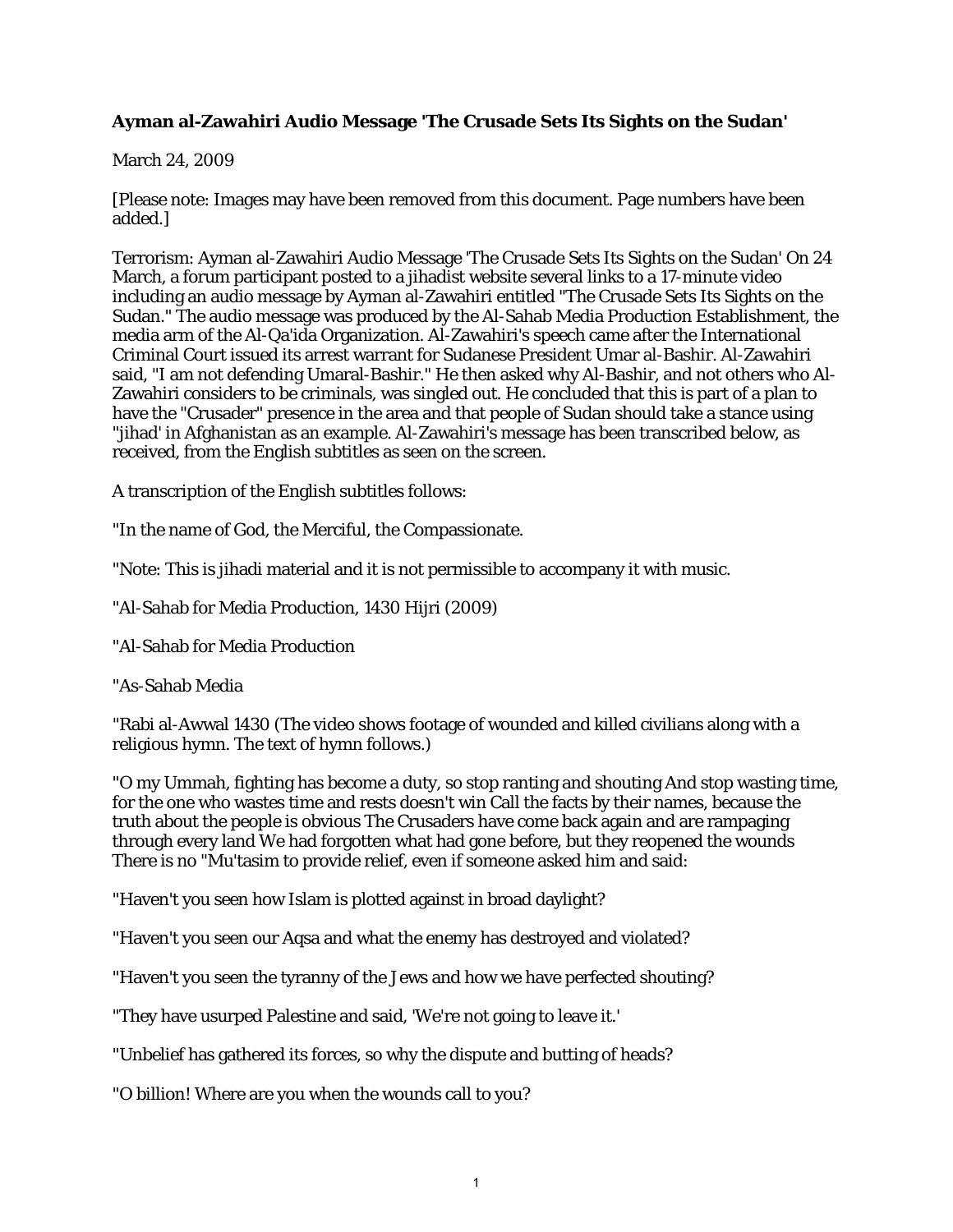"Give us one million from one billion, the crAAme de la crAAme.

"From every thousand just one, to fight with them in every field.

"O my Ummah, fighting has become a duty, so stop ranting and shouting.

"And stop wasting time, for the one who wastes time and rests doesn't win. (The audio of Al-Zawahiri speaking is heard, while a still of him with a map of Sudan in the background is seen.)

"In the name of Allah, and all praise is due to Allah, and prayers and peace be upon the Messenger of Allah and upon his family, companions and allies.

"Muslim brothers everywhere: peace be upon you and the mercy of Allah and His blessings.

"As for what comes after:

"The International Criminal Court has issued its arrest warrant for Umar al-Bashir, which is an event with serious implications which must be looked at and its motivations and effects considered carefully.

"I would like to emphasize several things here:

"The first is that I am not defending Umar al-Bashir or his regime, nor am I defending what it has done in Darfur and elsewhere; rather, I am asking our Muslim Ummah (nation) to look at the matter in a comprehensive way which takes in all of its dimensions. The issue isn't one of Darfur and solving its problems: the issue is one of making excuses for more foreign interference in the Muslims' countries in the framework of the contemporary Zionist Crusade.

"Why aren't they putting Bush, Blair, Olmert, Barak, Musharraf and Putin on trial? Indeed, why didn't they try Truman, who ordered the bombing of Hiroshima and Nagasaki with the first two atomic bombs in history?

"Why hasn't the United Nations moved to protect the Palestinians in Gaza from Israeli barbarity and criminality, while it pretends to cry over the suffering of the people of Darfur? Why hasn't the United Nations and the international community intervened to lift the siege from Gaza, while it pretends to cry over the people of Darfur being deprived of relief and aid?

"The second thing is that the Bashir regime is reaping what it sowed. For many long years, it continued to back down and backtrack in front of American Crusader pressure, and decided to cross all redlines in its compromising and backtracking. It expelled the Mujahidin who had taken refuge in the Sudan, foremost among them Shaykh Usama bin Ladin (may Allah protect him), after having hosted them at one point, then tossed them, their families and their women and children into the unknown, and declared in a audacious lie that they had left voluntarily, then attempted to beg payment for that from the Saudi regime and the Americans, but the reply was, 'You've still got a long road ahead of you!'

"'O ye who believe! Take not the Jews and the Christians for your friends and protectors: they are but friends and protectors to each other. And he amongst you that turns to them (for friendship) is of them. Verily Allah guides not a people unjust. You see how those in whose hearts is a disease run about among them, saying, 'We fear lest a change of fortune bring us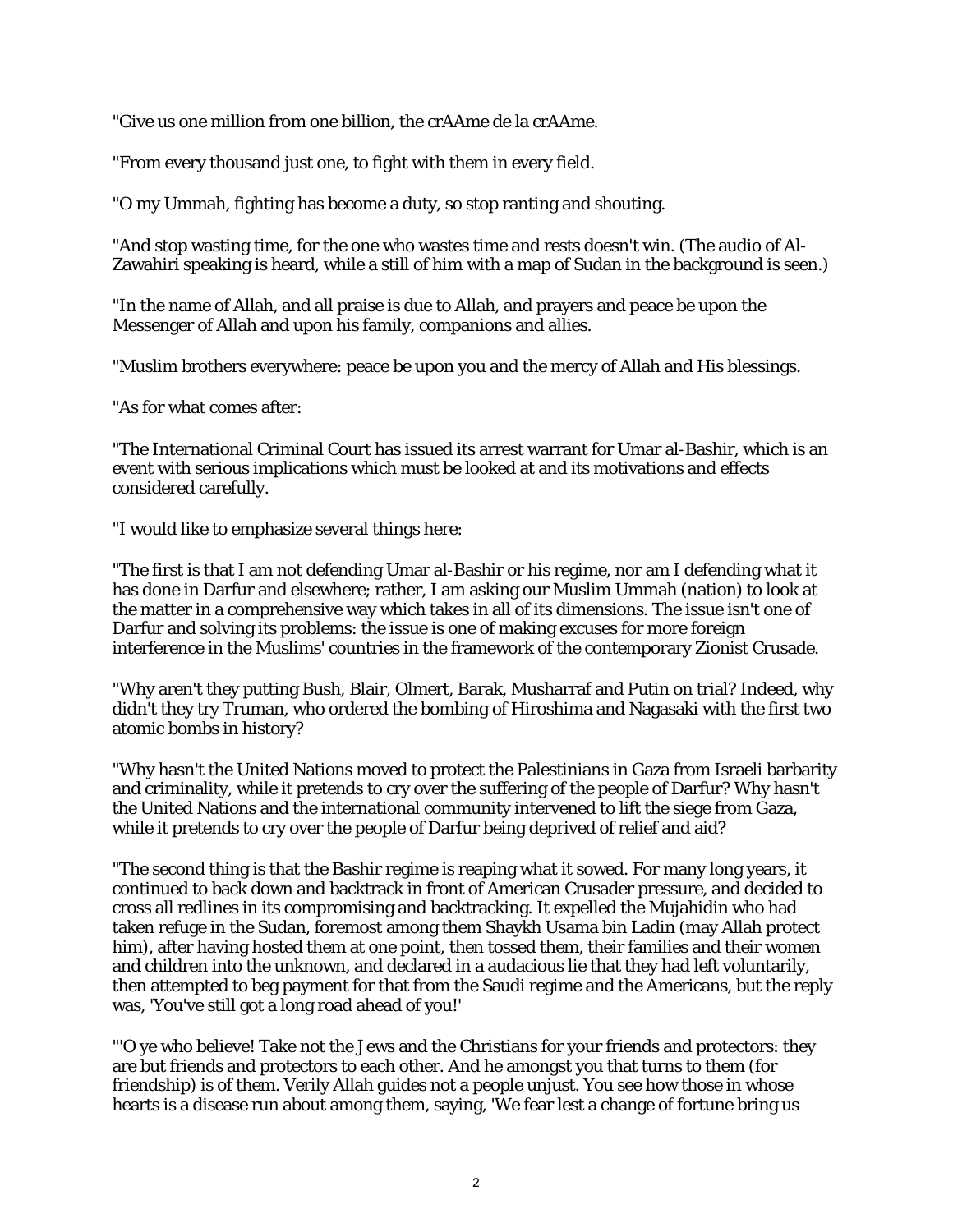disaster.' But it may be that Allah will give you victory, or a decision from Him, then they will regret the thoughts which they secretly harbored in their hearts. And those who believe will say, 'Are these the men who swore their strongest oaths by Allah that they were with you?' All that they do will be in vain, and they will become losers' (Koranic verse, Al-Ma'idah 5:51-53).

"The Sudanese regime continued to pant for American approval, and it agreed to the division of the Sudan, paved the way for the imminent secession of the south, provided all the information it had on the emigrants and Mujahideen to the American government, and handed over some of them to the regimes of treason and criminality in their countries.

"But, despite all that, the senior criminals weren't satisfied with it, and continued to besiege it with demands and interference, even going so far as demand the arrest of its leaders and prominent figures.

"The Truth (Blessed and Most High is He) says 'Or like Satan, when he says to man, Disbelieve, but when he disbelieves, he says I have nothing to do with you, I fear Allah the Lord of the worlds' (Koranic verse; Al-Hashr 59:16).

"And as He (Glorious is He) says, 'He promises them and stirs up desires in them, and Satan only promises them to beguile' (Koranic verse; An-Nisa 4:120).

"The Sudanese regime told the weak and oppressed who emigrated to the Sudan and who found no other shelter or refuge for themselves, 'We will expel you from the Sudan so you can save it from problems and losses', and today -- Glory be to Allah -- the same pretext is thrown in Al-Bashir's face by his former trail-mates who revolted against him, who say 'Give yourself up to the international court to save the Sudan from problems and dangers.'

"The Prophet (peace and blessings of Allah be upon him) says, 'Kindness is not lost, sin is never forgotten, and the Judge never dies. So do what you wish, for what you do will be done to you.'

"The third thing is a message I would like to send to our beloved, patient, Muslim and Mujahid Sudanese people. I tell them: you are being targeted so Islam can be eliminated from the Sudan. This is the fact which you must comprehend. And in order for Islam to be eliminated from the Sudan, a justification must be found for Western military intervention.

"I tell our people in the Sudan: The Sudanese regime is too weak to defend the Sudan, so you must do what was done by our brothers in Iraq and Somalia who defended their countries when the official regimes were powerless to do that, and not only that, but much of them fled or surrendered.

"So make preparations --by training, equipping, storing and organizing for a long guerilla war, for the contemporary Crusade has bared its fangs at you.

"I tell our Muslim brothers in the Sudan: We are with you, and all Mujahideen and Muslims are with you, and we shall -- Allah's help -- do all that is in our power to help you, despite our knowledge that the Sudanese regime lies in wait for any Mujahid it might discover in the Sudan, but you have nothing to do with what the smooth-talking Sudanese regime did to the Mujahideen, because you opened your chests and hearts to your brothers, the weak and oppressed emigrants.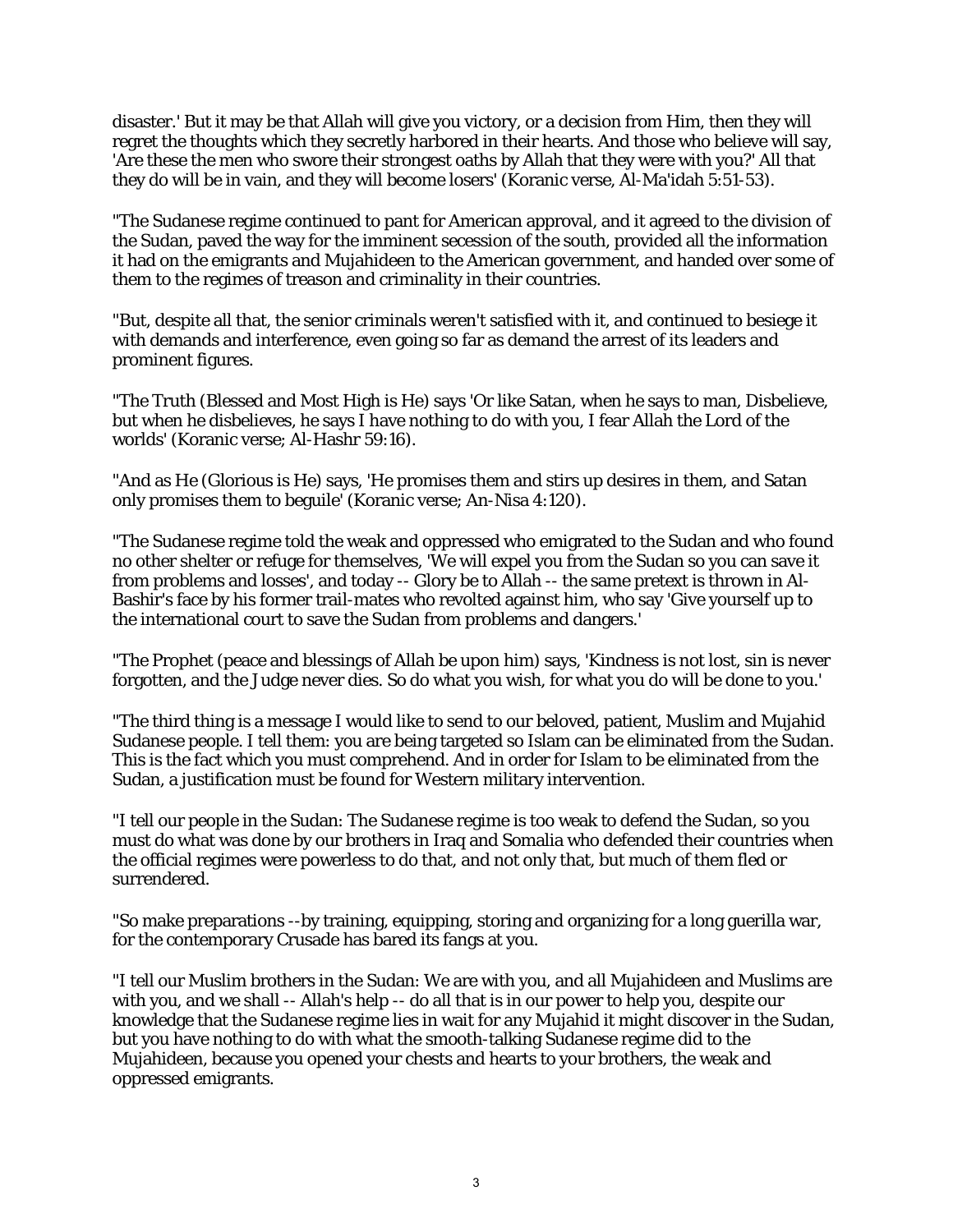"What unites you and us is the brotherhood of Islam and bond of faith which the Bashir regime has turned its back on. It is a brotherhood and bond which rises far above worldly nonsense and the constraints of ancestry, blood ties and homeland.

"The Truth (Blessed and Most High is He) says to His Noble Prophet (peace and blessings of Allah be upon him), 'And if they seek to deceive you, then Allah is sufficient for you. It is He Who has strengthened you with His help and with the believers. And He has put affection between their hearts. If you had spent all that is in the earth, you could not have attuned their hearts, but Allah has attuned them. Lo! He is Mighty, Wise' (Koranic Verse; Al-Anfal 8:62-63).

"The fourth thing I would like to talk about is a message to our people in Darfur. I tell them: Don't allow the Crusade to turn your suffering into a pretext for the occupation of the homelands of Islam. The history of colonialism is well-known and oft-repeated, and if -Allah forbid- Crusade colonialism is able to establish itself in the Sudan, it will seek to humiliate and enslave every Muslim in the Sudan, whether from Darfur or elsewhere, and it will repeat in the Sudan the same crimes it is committing in Afghanistan, Iraq, Somalia and Palestine.

"The fifth thing is an observation which I would like to bring to the attention of the Muslim Ummah in the Sudan and all homelands of Islam. It is a comparison between the Sudanese regime led by Umar al-Bashir, and between the Islamic Emirate of Afghanistan led by the Commander of the Faithful, Mulla Muhammad Umar Mujahid (may Allah preserve him). Afghanistan is poorer and weaker than the Sudan, but the Islamic Emirate in it led by the Commander of the Faithful, Mulla Muhammad Umar Mujahid, (may Allah preserve him), was stabler in faith, higher in resolve, nobler of self and more reliant on its Lord and more confident of the truth of His promise. It totally refused to merely discuss the question of handing a Muslim over to an unbeliever, and it refused to extradite those Mujahideen and emigrants whom Umar al-Bashir's regime had expelled, and the entire world gathered against it and America poured on it the fires of criminality, tyranny and devastation, but neither the Emirate nor the Commander of the Faithful (may Allah preserve him) backtracked so much as an inch on their principles and beliefs which are as stable as mountains, by the grace of Allah. And with Allah's help and power, the Islamic Emirate of Afghanistan led by its Amir -and our Amir - Mulla Muhammad Umar Mujahid (may Allah preserve him) waged a fierce Jihad against the contemporary Crusade with all its fleets, armies, funds and materiel, and it severely harmed that criminal Crusade, and offered thousands of martyrs and the costliest of sacrifices, until it forced the criminal Crusade to backtrack and acknowledge imminent defeat. And it continues- by the grace of Allah and His favor - to make progress day after day, and every day it grabs another place from the Crusader Coalition and the traitorous puppet government, and establishes in it the rules of the Shari'ah and commands good and forbids evil and protects the sanctities of the Muslims; 'That is Allah's grace; He bestows it on whom He pleases; and Allah is the Lord of immense grace' (Koranic verses, Al-Jumu'ah 62:4).

"So to our Muslim Ummahin the Sudan and everywhere: this is the path of victory and success in this world and the hereafter, so take it. The Truth (Blessed and Most High is He) says, 'If you help Allah, He will help you, and plant your feet firmly'(Koranic verses, Muhammad 47:7). And don't be from those about whom Allah says, 'And those who believe say, 'Why is not a Surah revealed?' But when a decisive Surah is revealed and fighting is mentioned therein, you see those in whose hearts is a disease, looking towards you with the look of one who is fainting on account of approaching death. So woe to them! (Their attitude should have been one of) obedience and calling people to good. And when the matter was resolved, it would have been better for them if they were true to Allah. Would you not then, if you are placed in authority, create disorder in the land and sever your ties of kinship? It is these whom Allah has cursed, so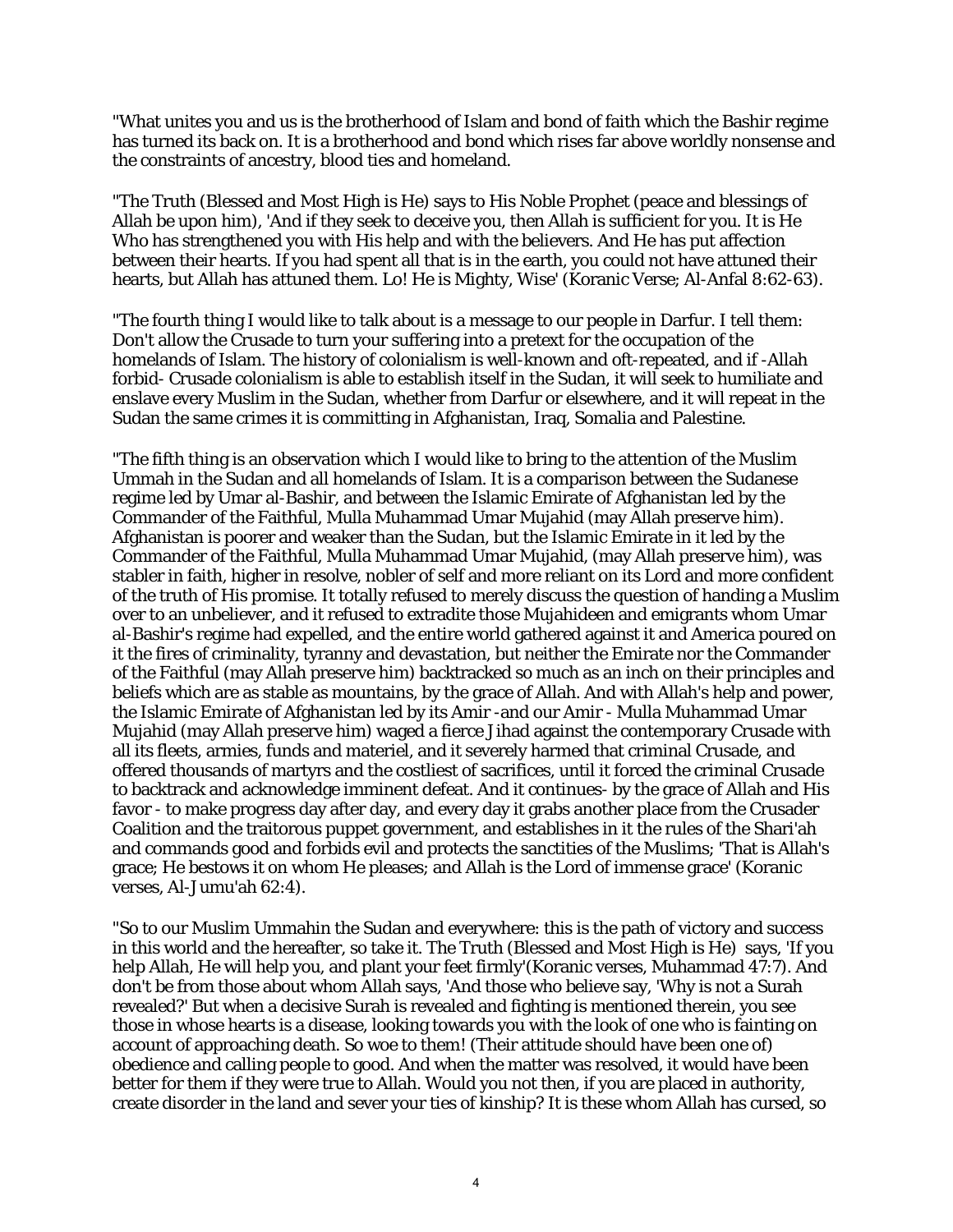that He has made them deaf and has made their eyes blind. Will they not, then, ponder over the Qur'an, or, is it that there are locks on their hearts? Surely, those who turn their backs (as apostates) after guidance has become manifest to them, Satan has seduced them and held out false hopes to them. That is because they said to those who hate what Allah has revealed, 'We will obey you in some matters,' and Allah knows their secrets' (Koranic verse, Muhammad 47:20-26).

"The sixth thing I would like to say is that the Sudanese regime and al-Bashir have an opportunity today to repent and return to the straight path and learn from what has gone before, and to realize that the Crusade will be satisfied with nothing less than total submission and surrender.

"So will the Bashir regime take the path of Islam and Jihad, and abandon the political maneuvers, diplomatic ruses and international smooth-talking which hasn't -- and won't --bring anything other than disasters and tragedies?

"Will the Bashir regime apply Islamic Shari'ah honestly and devotedly, and reject all authority beside the authority of the Shari'ah?

"Will the Bashir regime declare Jihad in the Sudan against the enemies of the religion and Ummah, and mobilize the Ummah and prepare it for the coming battle?

"And will the Bashir regime cleanse the Sudan from evils and sins to summon and bring down Allah's help, relief and aid?

"The Truth (Glorious is He) says, 'O you who believe! When you meet a force, be firm, and remember Allah much, that you may prosper. And obey Allah and His Messenger, and fall into no disputes, lest you lose heart and your power depart. And persevere, for Allah is with those who persevere' (Koranic verse; Al-Anfal 8: 45-46).

"Or will Bashir and his regime continue to maneuver, compromise and backtrack and rely on his political genius which has gotten him to where he is today, for him to turn into another copy of Karzai and his government, which doesn't exceed the limits of his office in Kabul, above which fly more than 20 Crusader flags?

"The seventh thing which I would to like to point out is that what is happening in the Sudan, Palestine and elsewhere shows the humiliating impotence of the official Arab regime, which has no weight on the scales of global politics, because they demeaned themselves and thus are despised by others.

"And it shows that the Muslim Ummah today will only be defended by -- after Allah the Glorious and Most High -- its devoted sons the Mujahideen, after the governments betrayed it and the organizations and groups surrendered to (those governments).

"So O our people and brothers in the noble Sudan, I remind you of the statement of the Truth(Blessed and Most High is He), 'O you who believe! Persevere in patience and constancy; vie in such perseverance; strengthen each other; and fear Allah, that you may prosper' (Koranic verse; Al-Imran 3:200).